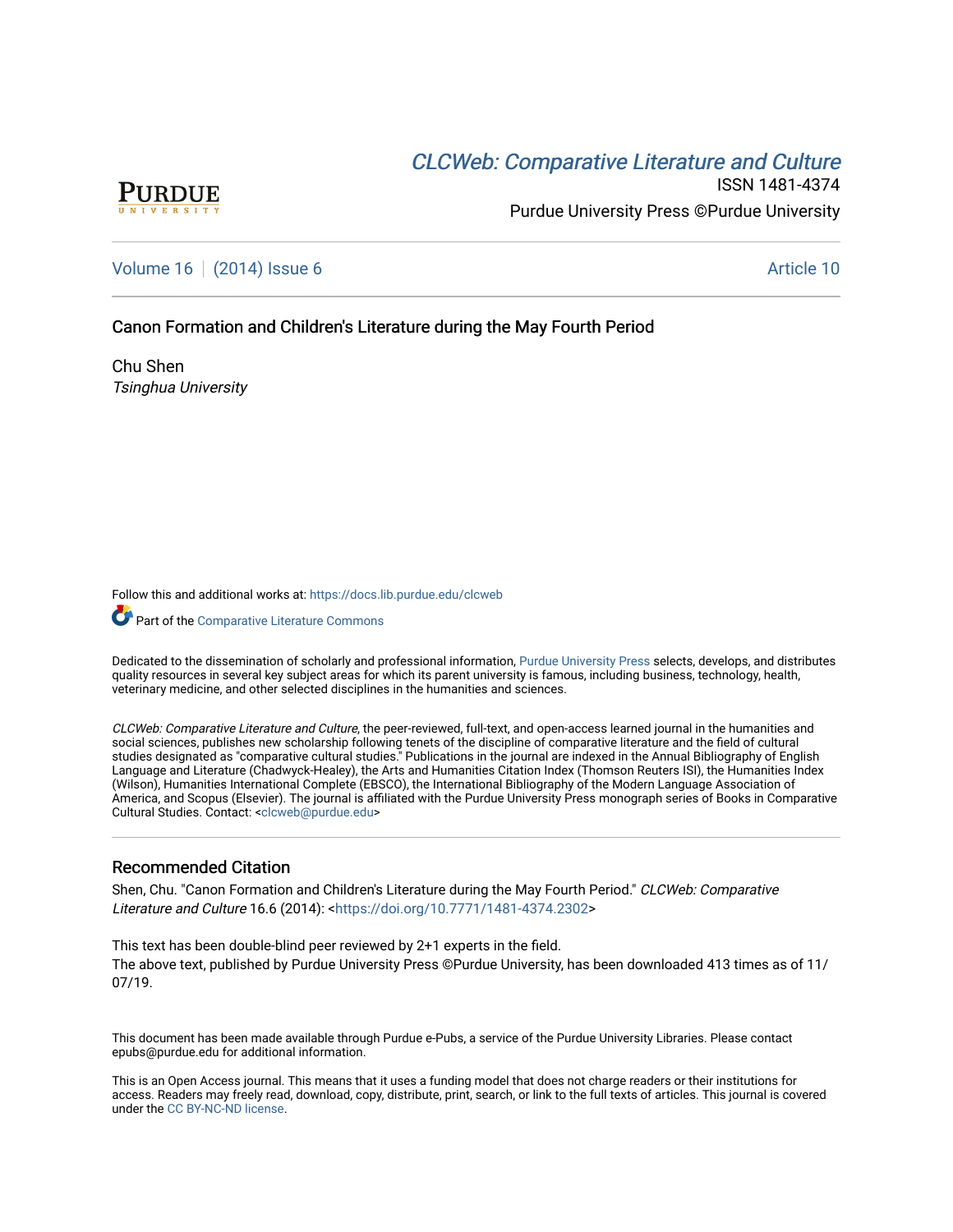PURDUE UNIVERSITY PRESS <http://www.thepress.purdue.edu>

## *CLCWeb: Comparative Literature and Culture*



ISSN 1481-4374 <http://docs.lib.purdue.edu/clcweb> Purdue University Press **©**Purdue University

*CLCWeb: Comparative Literature and Culture*, the peer-reviewed, full-text, and open-access learned journal in the humanities and social sciences, publishes new scholarship following tenets of the discipline of comparative literature and the field of cultural studies designated as "comparative cultural studies." In addition to the publication of articles, the journal publishes review articles of scholarly books and publishes research material in its *Library Series.* Publications in the journal are indexed in the Annual Bibliography of English Language and Literature (Chadwyck-Healey), the Arts and Humanities Citation Index (Thomson Reuters ISI), the Humanities Index (Wilson), Humanities International Complete (EBSCO), the International Bibliography of the Modern Language Association of America, and Scopus (Elsevier). The journal is affiliated with the Purdue University Press monograph series of Books in Comparative Cultural Studies. Contact: <clcweb@purdue.edu>

#### **Volume 16 Issue 6 (December 2014) Article 10 Chu Shen,**

**"Canon Formation and Children's Literature during the May Fourth Period"**

<http://docs.lib.purdue.edu/clcweb/vol16/iss6/10>

Contents of *CLCWeb: Comparative Literature and Culture* **16.6 (2014)** Special Issue *Western Canons in a Changing East Asia***. Ed. Simon C. Estok** <http://docs.lib.purdue.edu/clcweb/vol16/iss6/>

**Abstract**: In her article "Canon Formation and Children's Literature during the May Fourth Period" Chu Shen discusses the translation of children's literature as a site in which nationalism is mirrored and is in turn constructed. For the New Culturalists during the May Fourth Period (1915-1927), nationalism was mirrored through a progressive cultural and literary agenda that included the translation of foreign literatures and hence contributed to canon formation. Shen's study refers to the importance of the study of translation with regard to topics of nationalism in the May Fourth period and it advances our knowledge not only about an important transitional period of modern Chinese history, but also about an often neglected genre and its cultural, literary, and ideological significance.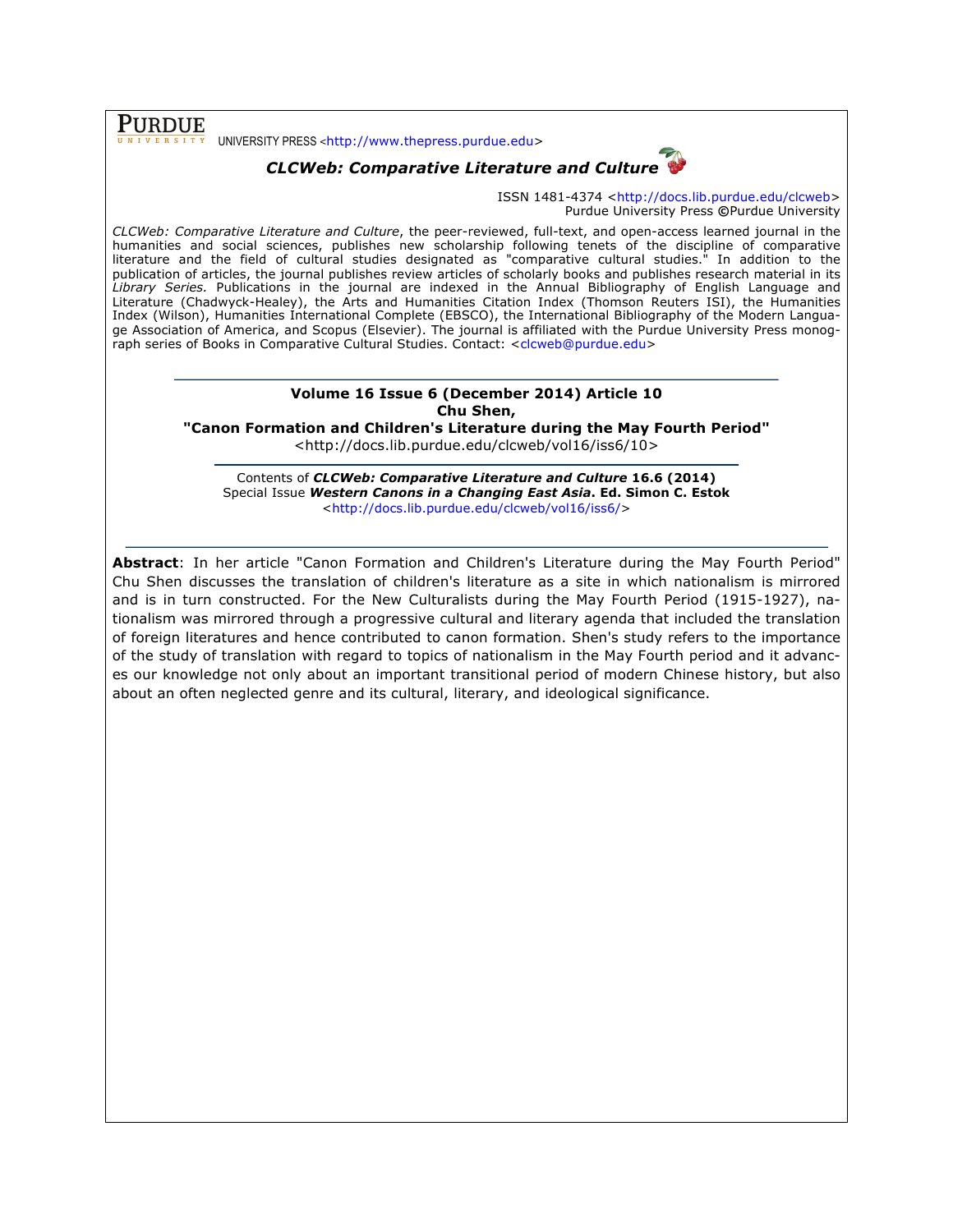### **Chu SHEN**

#### **Canon Formation and Children's Literature during the May Fourth Period**

Writing about nationalism during the May Fourth Period (1915-1927), Jerome B. Grieder sums up the crux of the problem: "Nationalism in the May Fourth era manifested itself as a concern for the invisible foundations of the social order, a problem of cultural identity at the level of both individual and collective self-consciousness" (209). Grieder understands nationalism as related to China's cultural identity. Despite their many differences in theorizing the nation, theorists allow for the primacy of culture in the notion of nationalism (see, e.g., Anderson; Gellner; Plamenatz; Smith). In the modern Chinese context, the majority of scholars tend to associate the cultural dimension of nationalism with a conservative tendency: that which is culturally conservative is culturally nationalistic. "Cultural" nationalism, for them, translates into a loyalty to a nation's traditional culture which is seen as its symbol and lifeblood (see, e.g., Tao). This explains why research on cultural nationalism as it relates to China's radicalized and iconoclastic New Culture is lacking (for an exception, see Luo). I argue that cultural nationalism should not be equated with cultural conservativism. Instead, in early twentieth-century China, cultural nationalism could be understood as an approach that uses culture as a means to solve the nation's societal and political problems. In Western scholarship, for example John Plamenatz's conceptualization can lend us some insight: he wrote that "the desire to preserve or enhance a people's national or cultural identity when that identity is threatened, or the desire to transform or even create it where it is felt to be inadequate or lacking" (45). The two possible manifestations of "desire" Plamenatz speaks about is perhaps nowhere more explicit than in the early twentieth-century China where the New Culturalists, faced with a crisis, resorted to "transform" or "create" a new identity for China while their more conservative contemporaries sought desperately to "preserve" the traditional Chinese cultural identity. Seen in this way, it may be said that the two parties shared the same broad aims. What was different was how they believed their aims might be achieved. For the New Culturalists, the modernity they sought was predicated on the "importation" of Western thought including literature in translation (see, e.g., Liu). In their modernizing project, Shi Hu (1891-1962) and his like-minded colleagues adopted what Yu-sheng Lin identifies as a "cultural intellectual" approach in emphasizing literature as a vehicle for societal change (26-27). Translated literature thus took on an important educational and ideological function in the transitional May Fourth period. In particular European romantic and realist literature with its humanist and individualist ethos were popular among advocates of the New Literature movement who worked as intellectual-translators in 新青年社 (New Youth Society) and 文学研究会 (Society for Literary Research) established in 1920 to carry forward the tenets of the movement. Shi Hu, for instance, translated and interpreted Ibsen's *A Doll's House* to develop an ideal notion of individualism. Xun Lu (1881-1936) and Zuoren Zhou's (1885-1967) contributions in both translation and theoretical work regarding the problematic of individual power and consciousness were also prominent, which is partly attributable to their experiences in Japan where European Romanticism occupied center stage at the beginning of the twentieth century. Both Zhenduo Zheng (1898-1958) and Moruo Guo (1892-1978), despite their differences in the theory and practice of literature, embraced Rabindranath Tagore whose focus on the liberation of individuality was an important perspective both sought to emulate.

The question then is as to how the "supremacy" of individualism conforms to and reconcile with New Culture nationalism? It seems to me that individualistic values never run counter to the discourse of nationalism, but in fact constitute a defining feature of New Culture nationalism. This could be seen as a radical statement, especially when May Fourth nationalism is too often held responsible for "jeopardizing the project of enlightenment, of which individualism formed an integral part" (see, e.g., Liu 83). The problem, as I see it, boils down to an arbitrary opposition established between nationalism and enlightenment in the early twentieth-century Chinese context, an opposition that sees the two as irreconcilable. New Culture nationalism, however, embodies important aspects of enlightenment ethos, although the meaning of "enlightenment" itself is subject to change in the Chinese context (see, e.g., Zhang). During the May Fourth period individualism as a discourse imported from the West was used as a convenient weapon to attack traditional Chinese cultural values the New Culturalists sought to obliterate, for these values established strict hierarchy within a society that required absolute loyalty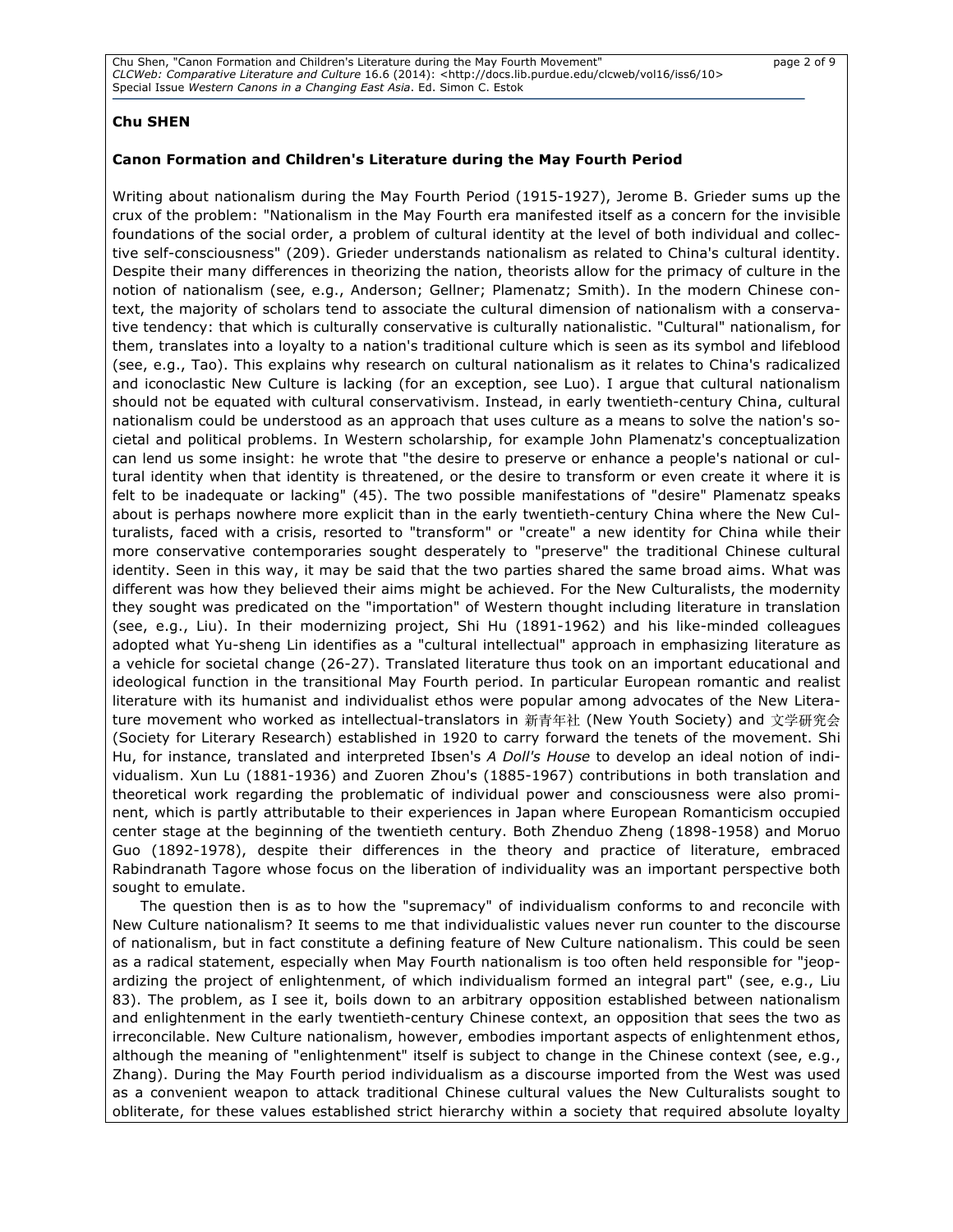Chu Shen, "Canon Formation and Children's Literature during the May Fourth Movement" page 3 of 9 *CLCWeb: Comparative Literature and Culture* 16.6 (2014): <http://docs.lib.purdue.edu/clcweb/vol16/iss6/10> Special Issue *Western Canons in a Changing East Asia*. Ed. Simon C. Estok

to the father, the husband, the emperor, and the monarchy at the expense of individual development. Xun Lu, in his 1918 short story "狂⼈⽇记" ("A Madman's Diary"), exposed the devastating toll this ethic took on the individual. Yu Wu in his article "吃人与礼教" ("People-eating and Feudal Ethics") published in 1919, followed on from Lu's story and lashed out at the ethic with historical facts. For the New Culturalists, these anti-individualistic values were taken to be the root cause for the nation's trauma. Individualism, in other words, was used to wage war on the traditional Confucian order, for the nation would not survive with Confucianism in the reign: "the survival of the established conventional Confucian order as a total system" was no longer compatible with "the survival of China as a socio-political entity" (Benjamin 100). Here, the question of individualism, in its decisive break with the past and with tradition, also brings out the temporal dimension of New Culture nationalism.

The nation, however, was imagined not only in its temporal dimension, but also within the spatial dimension of the "world" in which China found itself. New Culture nationalism was by no means a narrow or parochial ideology concerned exclusively with the nation itself; rather, it carried some transnational and cosmopolitan elements. When Zuoren Zhou advocated "人的文学" (humanist literature) his premise was "the love for humanity" (154). In "新文学的要求" ("Requirements for a New Literature"), another foundational text in modern Chinese literature, Zhou states that the new literature, instead of being confined to a particular race, nation, locality, or family, belongs to the whole humanity (18-23). Literature, in other words, should be informed with a humanism that sees each individual human as transnational. At a time when China was so out of pace with the modern world, Zhou and others sought to find it a place through the humanist literature. In the aftermath of 1918, a critical discourse which had been fermenting over the years became entangled with New Culture nationalism to the point that one cannot speak of one without invoking the other. "世界主义" (*shijie zhuyi;* cosmopolitanism), in the post-1918 environment, provided the theoretical basis for unleashing the human potential beyond the shackles of the nation-state. On the May Fourth literary horizon, cosmopolitanism was inevitably linked with the idea of world literature. Zhou's words in a 1923 essay entitled "旧梦" ("Old Dreams") lend much insight into this connection. It also suggests a fluid and reconcilable relationship between the local and the global: "People in our times have developed a self-conception of 'Kosmopolites' in the revolt against the provincial statism … Unwilling to relinquish the cosmopolitan attitude, I am, however, more driven toward the local … I treasure local art and literature in the belief that strong local flavor is part and parcel of 'world' literature. The value of 'world' literature lies in its multifaceted flavors and tastes" (153).

"World literature" as Zhou articulated it was very much the result of selection, translation, and compilation, and the nature of this "world" is immediately perceivable through literary translation. The "world" to which China turned was selective. It was a "world," but one that was perceived through nationalistic eyes. In their selection of "world" literary texts, translators were aiming primarily for two types of texts: those intended to aid China's modernization, such as those from the West and Japan whose modernity China aspired to and the others were associated with the reaction against imperialism. As a result, in addition to Indian and Irish, the literatures of other European countries including Polish, Hungarian, Czech, and Finnish were of interest to Chinese translators including Zhou. Struggling under imperial power, Chinese intellectuals thus reached out to literatures of those countries which resonated with them (on this, see, e.g., Chen, Yugang). Hence my suggestion that by providing a relational perspective that links China with the "world" it encountered, the history and processes of literary translation would assist studies of early twentieth-century Chinese culture and intellectual history. In the same essay mentioned above, Zhou cited various examples of truly "humanist literature" including Ibsen's *A Doll's House* and *The Lady from the Sea*, Tolstoy's *Anna Karenina*, Hardy's *Tess of the d'Urbervilles*, and texts by Dostoyevsky and Tagore. Of note is that the woman protagonist in most of the works Zhou mentioned was indeed no coincidence. Rather, it revealed the importance of the question of the individual, in this case the woman, as part of the national question. As Joan Judge points out, in the nationalist agenda "the national question" and "the women's question" were confronted simultaneously (765). It is clear that at a time when the cultivation of the individual was crucial to the national cause and when "the line between academic and political education was impossible to draw" (Grieder 153), the fictional and real paradigm of the woman became an important factor of culture and nation and thus translated literature was envisioned as a tool to cultivate and construct the "new woman" of the emerging Chinese nation. In her book *Tales of Translation* Ying Hu traces the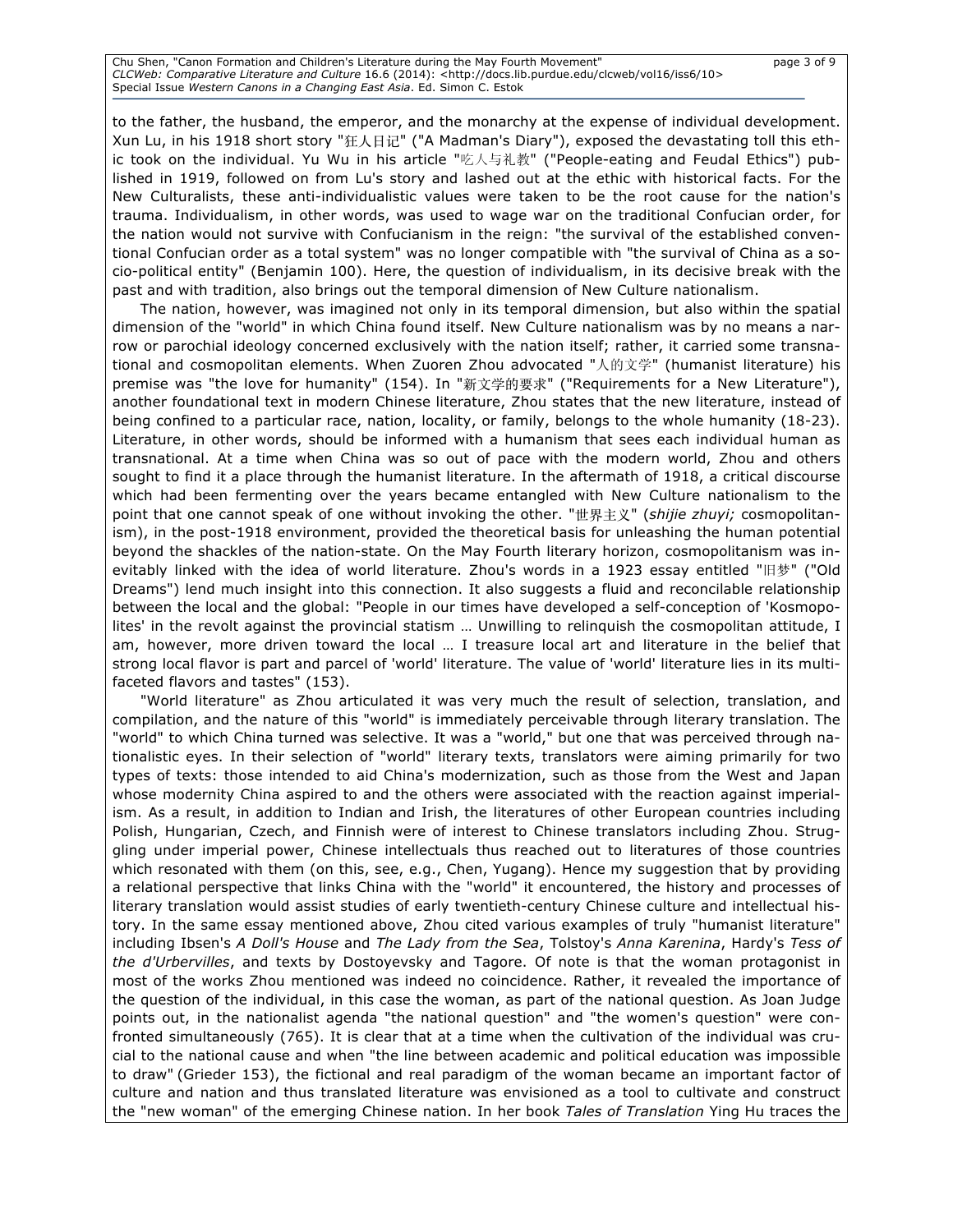Chu Shen, "Canon Formation and Children's Literature during the May Fourth Movement" page 4 of 9 *CLCWeb: Comparative Literature and Culture* 16.6 (2014): <http://docs.lib.purdue.edu/clcweb/vol16/iss6/10> Special Issue *Western Canons in a Changing East Asia*. Ed. Simon C. Estok

production and circulation of Western women icons in the early twentieth-century Chinese context and unravels the dynamic historical forces which led to the fictional and translational re-workings of these women models: "As the voice of the foreign blends into one's own voice, the battle of nationalism is fought on the ground of language, ideological warfare displaced onto warfare over the proper medium for literature" (11). In *The New Woman in Early Twentieth-Century Chinese Fiction*, on the other hand, Jin Feng explores male writers' representations of the new woman and pays particular attention to the interaction between text and context, to the "social, historical and cultural intention which motivated the production of literary texts", revealing that the depiction of the new woman "was often tailored to fulfill a variety of explicit political ends" (16). Indeed, the figure of the woman was caught in various political agendas: the modernizing movement, the enlightenment project, and above all, the nationalist cause. Thus in the Chinese case translated literature in the period discussed was established as pertaining to a specific canon different from that of the canon in the literatures of the West themselves.

Alongside the woman, however, stands another figure that is often neglected by scholars of modern Chinese literature, namely the figure of the child. Like women, children were conceived as part of the national question. When he championed a humanist literature, Zhou indeed had both women and children in mind, the discovery of whom he saw as a natural extension of the discovery of the individual. Reforming the mind of children thus represented a crucial step toward reforming the individual in the transitional period of the early twentieth century. From a comparative perspective, children's literature usually assumes a greater educational role in societies which experience a phase of transition from traditional to modern (see, e.g., O'Sullivan 62). In the Chinese context, the education of children in fact relied more heavily on texts in translation, compared with the construction of the new woman that drew its inspiration from both Western and traditional sources. The reason, I argue, lies in the inertia facing the transformation of China's culture as a result of the insidious, ongoing processes in which a national culture is transmitted and passed down from one generation to the next via different institutional and individual channels. To counterbalance the negative forces in cultural transmission, the figure of the child as a "blank slate" would naturally be the best site from which to start the process of change and transformation. Andrew F. Jones, in his *Developmental Fairy Tales*, contends that educating the child, indispensable as part of the discourse of development, was "central to the ideology of nation-building in Republican and post-1949 China alike" (104). In the late Qing period, efforts in translating children's literary works were beginning to pick up momentum. A majority of these works, however, were not necessarily translated with the cultivation of human-individuals out of children as an end-goal.  $+\not\equiv\not\pm$  (Nine Out of Ten), labeled a social novel, was exactly such an example. Some works, such as Lu Xun's translation of Jules Verne's *Journey to the Center of the Earth* which was done in classical Chinese, did indeed aim to reform and open up people's minds, they nevertheless did not necessarily target children as readership. In fact, with classical Chinese as the dominant translating language, children below school age were automatically excluded from readership.

During the May Fourth period an unprecedented endeavor was launched by proponents of the New Literature movement that aimed to construct a genuine literature for children via the means of translation. The prominence of translation in this case was also partly enabled by the belief that translation could help create a vernacular language and literature in dire need and which would also be best suited to the ears and sensibilities of children (for how translation could be used to create a vernacular language, see, e.g., Qu and Lu). In their effort to transport specific genres of children's literature such as fairy tales, fables, and children's plays, etc., the translators had specific images of children in their mind and unto whom they projected the hope of a better future for the nation. Indeed, as Jones puts it, the child had long been seen as an "object of ideological investment" (23). It is in their translated works and analytical essays that the ethos of New Culture nationalism can be both glimpsed and further defined. In what follows, I outline a few defining features which can serve to illustrate the processes of canonization during the period. The translators mentioned below—including Xun Lu, Zuoren Zhou, Zhenduo Zheng, and Dun Mao—are recognized in the Chinese context more as intellectuals and writers rather than translators. Their work in translation, however, paved the way for a modern Chinese children's literature. Although starting from the early 1920s owing to changing national circumstances, their views regarding children's literature diverged into two different camps with Zhou and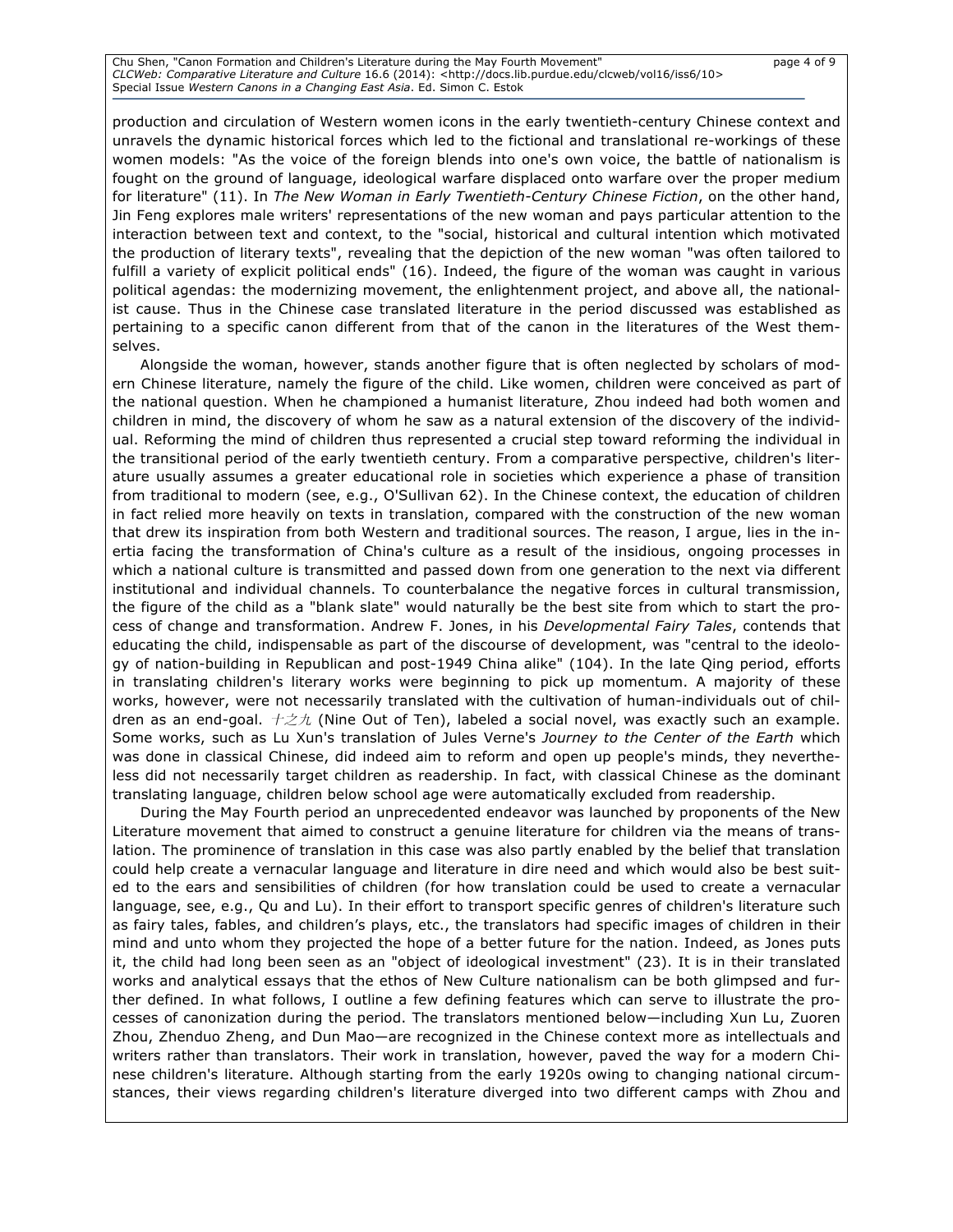Zhao continuing to embrace Western romantic notions of childhood while the others moved on to a more realist and politicized revolutionary agenda.

If we observe closely the translators' prefaces and analytical studies written in the first years of the Republic, we notice a marked break with late Qing translations in two significant ways: first, explicit moralizing in an effort to consolidate feudal rule, which so typically infiltrated late Qing translations, were denounced, and second, any conscious adaptations to manipulate children's texts in accordance with sophisticated adult thinking were rejected. A notable example is the translation of Andersen's tales: the late Qing version  $+\not\equiv\pi$  (Nine out of Ten) translated by Jialin Chen and Dadeng Chen was in classical Chinese. The texts were adapted and changed in such a way that, according to Zhou, no traces of Andersen were found. In his essay on the translation which was entitled "随感录 二 四'' ("Random Thoughts 24"), Zhou spoke out against the ruthless change of Andersen's child language into rigid and monotonous texts perpetuated with moral teachings designed for adults thus stripping the tales of Andersen both the lively child language and ways of appealing in language to children. Analyzing the work of Zhou, Liqun Qian writes that the spirit of the children's minds and speech is ''a primal life force'' associated with nation building (158). Indeed, the cultural primordial was evoked to reject the moral high ground that was feudalistic and seen as an impediment in the cultivation of free individuals for a new Republican nation. Zhou's "radical" reevaluation of Andersen's tales, widely applauded by like-minded translators at the time such as Zhenduo Zheng, Dun Mao, and Jingshen Zhao, produced a transformative impact on the way fairy tales were to be translated and received in the Chinese context.

One of the most notable changes in terms of content was the inclusion of stories of talking plants, beasts, and animals and the celebration of the merging of the human and the animal world. This was again made possible by the gradual importation and establishment of the fairy tale as a genre in Chinese children's literature. When it was first championed by Zhou, the fairy tale with its subversion of the hierarchy between humans and animals was opposed by Confucian adherents (see, e.g., Jiang 23). The simple act of "deconstruction" enabled by the fairy tale had the potentiality to shake Confucian hierarchies to the core while introducing Western ideas of evolution and progress to Chinese children. I argue that in rejecting old moral codes, the fairy tales in fact helped construct a new form of morality considered necessary for the building of the modern Republican nation, a morality which was predicated not on the external sources of authority such as the emperor or the father figure as was the case with traditional children's literature, but on the thinking, reflective modern individual able to make moral judgments based on critical thinking abilities. Through vivid storytelling, translators of fairy tales taught children the value of persistence, the importance of honesty, and the difference between kindness and evil. Zheng's translations serve as a good case in point as he would consciously insert brief educational remarks toward the end of the texts as a way to help children grasp the meaning of the stories. For example, in "两个生瘤的老人" ("Two Elders with Tumors") where the different fates of two old men are contrasted, Zheng added his own comments to reinforce the theme of the story. Although translators such as Zhou would not have approved the act of intervention on the part of the translator, the fact remains that whereas the life of children was previously confined to the family and traditional schooling, fairy tales opened up the world for children and ushered in new possibilities of learning. With an increased emphasis on desirable inner human qualities, translated fairy tales encouraged the cultivation of the modern individual suited to the requirements of the modern Republican nation.

In the nationalist climate of the late Qing and early Republican period, science assumed an important place in the project of national salvation and thus science fiction acquired enormous popularity with intellectuals such as Xun Lu who "maintained that "科学小说" (science fiction) could open the Chinese people's mental horizons and propel social and intellectual evolution" (Wang 252). Lu himself translated Verne's science fiction which prioritized "science" rather than "fiction." Yet, the quest for a scientific worldview did not fully emerge until the May Fourth era (see Furth 62). A unanimous emphasis on imparting scientific knowledge was embraced by translators of children's literature during the May Fourth period resulting in the popularity of science stories for children. Zheng, who served as the editor of  $\Lambda \tilde{E} \# \mathcal{F}$  (Children's World) in the early 1920s, was intent on incorporating scientific material in his journal: "We feel that not enough scientific knowledge is being imparted to children … What we need to do … is to open children's eyes to scientific knowledge in a way that stirs up their interests"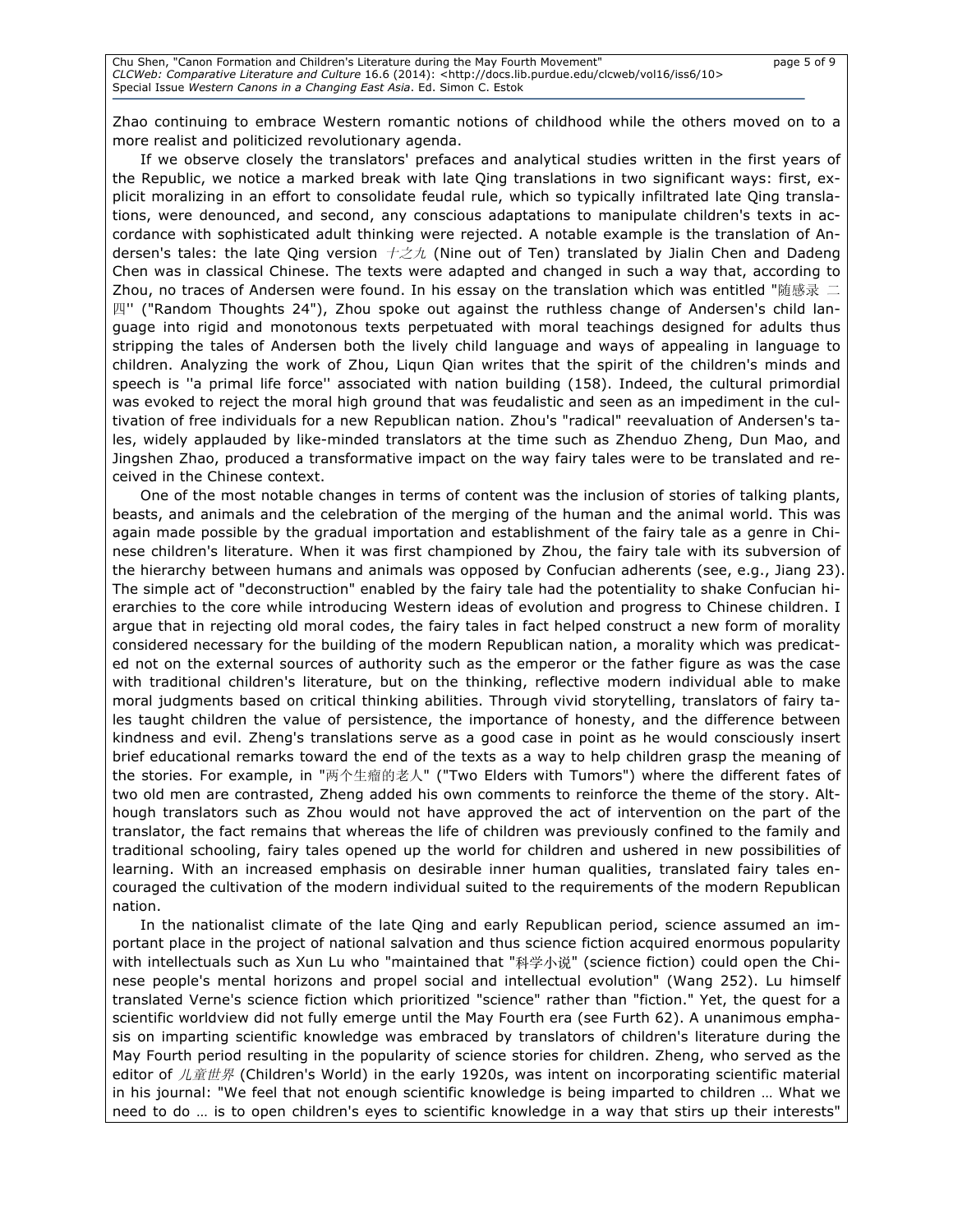Chu Shen, "Canon Formation and Children's Literature during the May Fourth Movement" page 6 of 9 *CLCWeb: Comparative Literature and Culture* 16.6 (2014): <http://docs.lib.purdue.edu/clcweb/vol16/iss6/10> Special Issue *Western Canons in a Changing East Asia*. Ed. Simon C. Estok

(*Children's Literature* 86). Zheng himself translated "The Tree-Dwellers" by K.E. Dopp, a long interesting story about pre-historic human life. Throughout the translation, he made adjustments to the text which provided background scientific information for the Chinese children who were lagging behind in their acquisition of knowledge about nature and life. Zuoren Zhou embraced and disseminated knowledge of natural science by translating stories about the natural world such as the works by Jean-Henri Casimir Fabre. Dun Mao, an important ally of Zheng in ⽂学研究会 (*wenxue yanjiu hui;* Society for Literary Research), an organization crucial to the development of a new children's literature in China, began his literary endeavors by translating science stories, most notably of which was  $\dot{\mathcal{X}}\hat{\mathcal{E}}\hat{\mathcal{H}}$  (Food, Clothing, and Shelter) (1918), a book-length translation about the beginnings of human life. In the numerous translated myths and legendary tales published in *Children's World* in the beginning of the 1920s, Mao made an effort to insert explanatory remarks where necessary—about the causes of natural phenomena or the origins of life, etc.—so that children might pick up scientific knowledge while having fun with the tales.

An interesting combination of the heroic and the ordinary stands as another enchanting characteristic of May Fourth translations of children's literature. With the imperative of nationalism, the popularity of heroic tales—usually in the form of myth and legend—seems self-explanatory. Both Zhou and Zheng for example were known for translating Greek mythological tales. Characters such as Hercules and Prometheus gradually became familiar figures of hero to Chinese readership, children and adults alike. In his late years, Mao recalled a successful speech to middle school students that highlighted the story of Prometheus (*The Road* 302-03). I suggest that the preference for hero stories during the May Fourth period carried forward the romantic ethos of the late Qing period when both Lu and Zhou celebrated heroic individuals from foreign cultural and literary sources, not just through their polemical writings but also through translated works, as revealed by metatextual material accompanying their translations (see, e.g., Lu 9; Zhou 3). It is only understandable that in the imagining of the link between children's agency and social transformation, hero tales would be called upon to teach children the value of hardships and endurance that were meant to develop in children qualities perceived essential for China's nation-building endeavor: courage, confidence, integrity, and inner strength. It is important to recognize, however, that alongside tales of heroes there was also the simultaneous celebration of the life and the world of ordinary people. The protagonist in Lu's  $\dot{\phi}$  /  $\dot{\phi}$  (Little Johannes), for example, is an ordinary child. The story narrates his life adventures as he faced the harsh realities of the world. Intellectually curious and passionate, little Johannes cherished hopes in times of uncertainties and never gave up faith. Eventually, he found meaning in serving the greater good of those around him. Like little Johannes, protagonists in children's stories depicted by translators such as Mao and Zhao might be ordinary people, but they have a positive attitude towards life and great emotional strength that gains them the respect from readers. The interesting mix of due celebration of the life of ordinary people and passionate eulogy of heroic figures is thus an important phenomena in the May Fourth children's literature and this illustrates the tensions inherent in the construction of the modern individual for the new Republic.

In addition to the points mentioned above, there was also a consistent emphasis on conveying artistic beauty. Whereas traditional children's literature were meant to teach children how to follow and obey to meet the requirements of the Confucian order, translators during the May Fourth period were interested to develop an appreciation of artistic beauty in children. This awareness was manifested in different ways: in addition to conveying inherent artistic beauty texts, both Xun Lu and Zhenduo Zheng were intent on using beautiful sketches or drawings to accompany their stories. An interesting characteristic of Zheng was the large number of drawings which appeared alongside the tales. Both Zheng and Xin Bing praised magical artistic beauty and the range of noble human emotions embodied in Tagore's poetry and Bing's own numerous writings for children were indebted to Tagore's *Stray Birds*. Indeed, the May Fourth translators and writers eulogized in a sentimentalist fashion not only the beauty and innocence of the child's heart, but also the value of natural emotional experience which was literally absent in the conception of children's literature in traditional Chinese society. Sentimentalism, a defining feature of the emergence of the modern individual, was also instrumental in nurturing children in May Fourth China. It seemed, therefore, that for literature to carry out its utilitarian function of social change, one crucial intermediary step was to cultivate individual souls and for the nation to prosper, children must be the first to be elevated to a state of modern culture. It is also in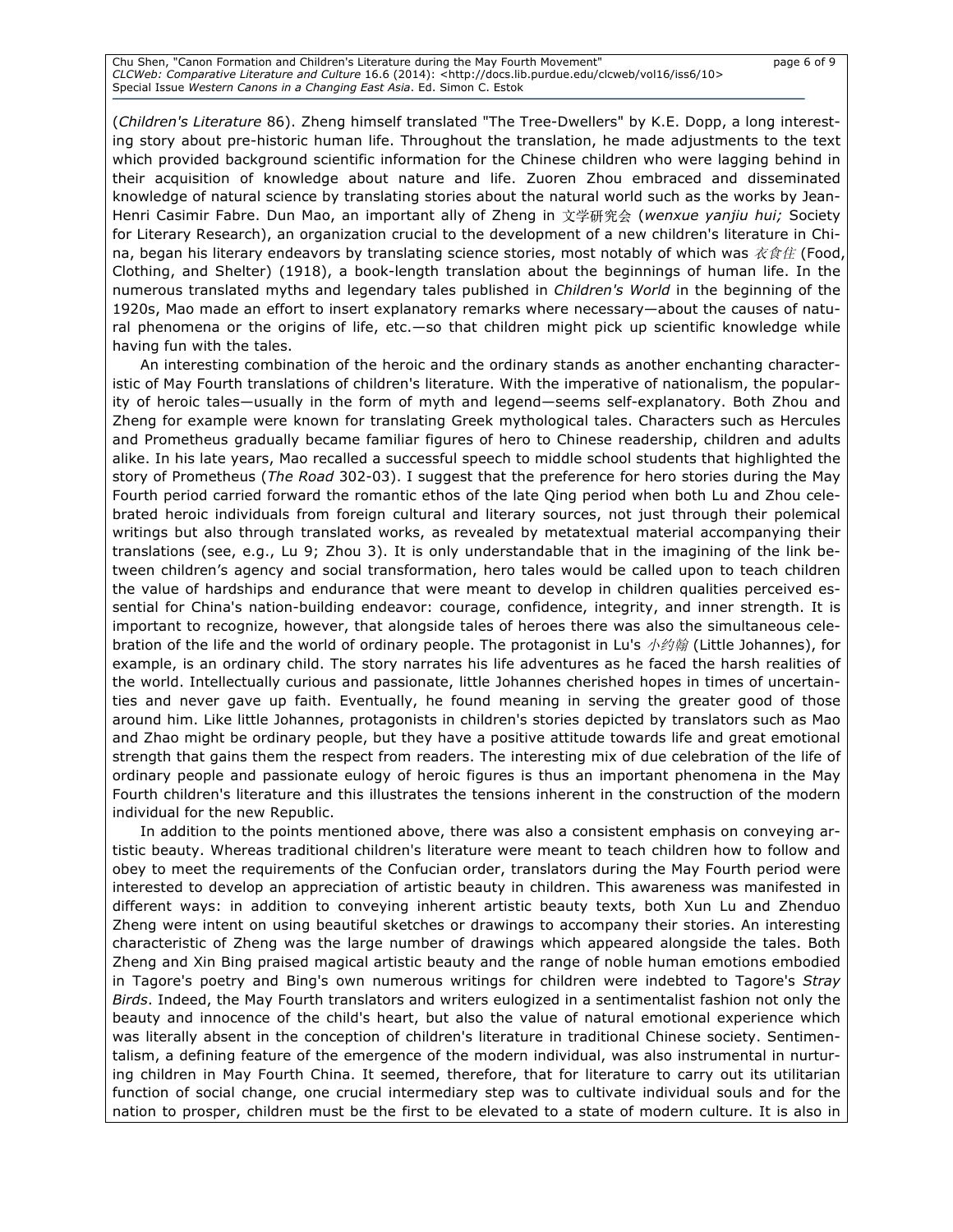the task of cultivating the individual—a theme so central to New Culture nationalism—that the enlightenment imperative of the New Culturalists was made the most apparent. It was supposed to be a gradualist, incremental process until changing circumstances in the mid-1920s turned most intellectuals revolutionary again.

It could not be overemphasized that the "transnational" character of New Culture nationalism presented itself in translated children's literature as a cosmopolitan consciousness made possible by a profound "love for humanity" which Hao Zhang identifies as something close to a "new religion" and by the recognition of the noble emotions innate in each human being on earth. What Zheng writes about Tagore sums up the crux of the paradox for children's literature advocates: "Love for mankind and the advocacy for national liberation co-exist peacefully … There is no contradiction between the two" (107). Here we detect a reconcilable relationship between love for one's own nation and love for humanity. Both Hao Zhang and Zhitian Luo called attention to the interesting coexistence of nationalism and cosmopolitanism in the May Fourth era. Luo also went a step further to analyze Hu's nationalism which he maintained was deeply mediated by cosmopolitan thinking. It seems to me that this particular nationalism was indeed shaped and defined by a cosmopolitan consciousness which gave it an open, embracing quality that characterized and at the same time justified much of its agenda, the most representative of which I contend was literary translation, and translated children's literature was an ideal site in which we can begin to examine this cosmopolitan consciousness. The complexities of the Chinese intellectual landscape condition the vastly different manifestations of nationalist sentiments. For the New Culturalists, nationalism was mirrored through a progressive cultural and literary agenda. And I maintain that the role of translation should never be overlooked for it both reflects and constructs the nation/individual/world triad which is crucial to an understanding of New Culture nationalism and even modern Chinese intellectual history. That literary translation is still given short shrift in current studies of nationalism on a political and intellectual level—even during a time when the social function of literature was most prominent—testifies to the reluctance to cross-disciplinary boundaries and to adopt relational perspectives which are in dire need in the humanities. Starting from the 1920s, ideological splits deepened among the New Culturalists. Hu and the like-minded continued to insist on nation building through culture and literature, but politics**-**minded intellectuals were more prone to engage directly with politics. The picture of nationalism became even more complicated, at least temporarily, until escalating political crisis compelled even the most cosmopolitan-spirited intellectuals such as Zhou to resume a nationalist stance.

Note: "Canon Formation and Children's Literature during the May Fourth Period" is a revised version from Chu Shen, *Between Nationalism and Cosmopolitanism: Translation of Children's Literature in Early Twentieth-Century China.* Ph.D. Diss. Beijing: Tsinghua U, forthcoming. Copyright release to the author.

#### **Works Cited**

Anderson, Benedict R. O'Gorman. *Imagined Communities: Reflections on the Origin and Spread of Nationalism*  London: Verso, 1991.

Bing, Xin (冰心). 繁星 */*春水 (Twinkling Stars / Spring Rain). Nanjing: Shaonian ertong chubanshe, 2010.

- Chen, Jialin (陈家麟), and Dadeng Chen (陈大镫).  $\tilde{\tau}$ 之九 (Nine out of Ten). Shanghai: zhonghua shuju, 1918. Chen, Yugang (陈玉刚). 中国翻译文学史稿 (Historical Materials for Translated Literature in China). Beijing: zhongguo duiwai fanyi chuban gongsi, 1989.
- Eeden, Frederik van. *Little Johannes.* Trans. Clara Bell. Charleston: Nabu P, 2012.

Eeden, Frederik van. 小约翰 (Little Johannes). Trans. Xun Lu (鲁迅). 鲁迅大全集 (Collected Works of Lu Xun). Wuhan: Changjiang wenyi chubanshe, 2011. 293-389.

Emerson, Rupert. *From Empire to Nation: The Rise to Self-assertion of Asian and African People.* Cambridge: Harvard University Press, 1960.

Feng, Jin. *The New Woman in Early Twentieth-Century Chinese Fiction.* West Lafayette: Purdue University Press, 2004.

Furth, Charlotte. "May Fourth in History." Ed. Schwartz, Benjamin I. *Reflections on the May Fourth Movement: A Symposium.* Cambridge: Harvard University Press, 1973. 59-68.

Gellner, Ernest. *Nations and Nationalism,* Oxford: Basil Blackwell, 1983.

Grieder, Jerome B. *Intellectuals and the State in Modern China: A Narrative History.* New York: The Free P, 1981. Hardy, Thomas. *Tess of the d'Urbervilles.* New York: Dover, 2001.

Hobsbawm, Eric J. *Nations and nationalism since 1780: programme, myth, reality.* Cambridge: Cambridge University Press, 1990.

Hu, Ying. *Tales of Translation: Composing the New Woman in China, 1899-1918.* Stanford: Stanford University P, 2000.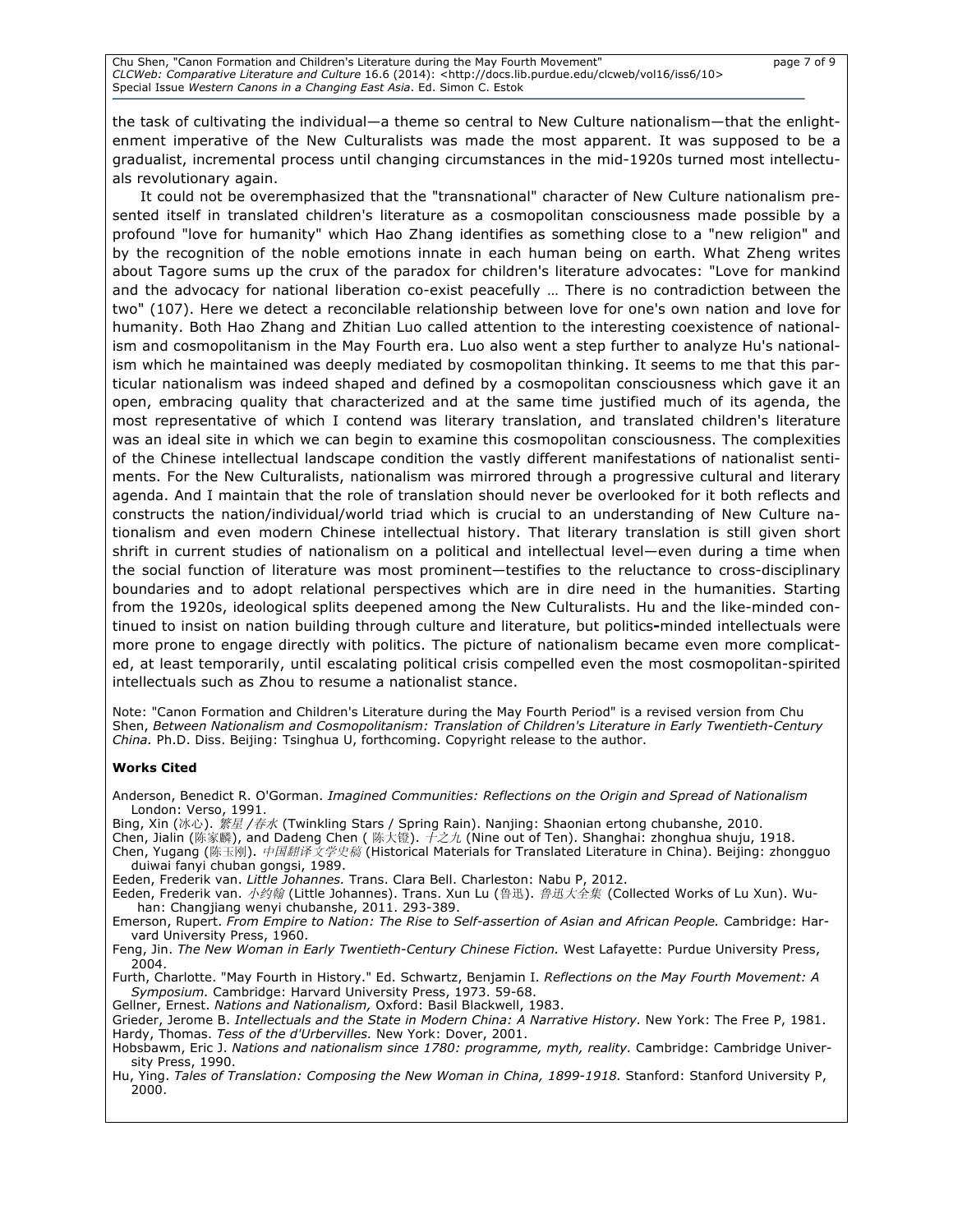| Ibsen, Henrik. A Doll's House; The Wild Duck; The Lady from the Sea. Trans. R. Farquharson Sharp and Eleanor<br>Marx-Aveling. London: Dent, 1958.                                                                                                                                                                                                                                          |
|--------------------------------------------------------------------------------------------------------------------------------------------------------------------------------------------------------------------------------------------------------------------------------------------------------------------------------------------------------------------------------------------|
| Jiang, Feng (蒋风), ed. 中国儿童文学讲话 (Talks in Chinese Children's Literature). Nanjing: Jiangsu wenyi chubanshe,<br>1959.                                                                                                                                                                                                                                                                        |
| Jones, Andrew F. Developmental Fairy Tales: Evolutionary Thinking and Modern Chinese Culture. Cambridge, Mas-<br>sachusetts: Harvard University Press, 2011.                                                                                                                                                                                                                               |
| Judge, Joan. "Talent, Virtue, and the Nation: Chinese Nationalisms and Female Subjectivities in the Early Twentieth<br>Century." American Historical Review 106.3 (2001): 765-803.                                                                                                                                                                                                         |
| Karl, Rebecca E. Staging the World: Chinese Nationalism at the Turn of the Twentieth Century. Durham: Duke Uni-<br>versity Press, 2002.                                                                                                                                                                                                                                                    |
| Kedourie, Elie (ed.). "Introduction." Nationalism in Asia and Africa. New York: World Pub. Co., 1970. 1-52.<br>Lin, Yu-sheng (林毓生). The Crisis of Chinese Consciousness: Radical Antitraditionalism in the May Fourth Era. Madi-<br>son: The University of Wisconsin Press, 1979.                                                                                                          |
| Liu, Lydia (刘禾). Translingual Practice: Literature, National Culture, and Translated Modernity—China, 1900-1937.<br>Stanford: Stanford University Press, 1995.                                                                                                                                                                                                                             |
| Lu, Xun (鲁迅). "狂人日记" ("A Madman's Diary") 1918. 新青年精选集 (1) (Selected Works of New Youth (1)). Beijing:<br>zhongquo shudian, 2012. 365-72.                                                                                                                                                                                                                                                  |
| Lu, Xun (鲁迅). "A Madman's Diary." Trans. Gladys Yang. Silent China: Selected Writings of Lu Xun. Oxford: Oxford<br>UP, 1973. 3-13.                                                                                                                                                                                                                                                         |
| Lu, Xun (鲁迅). "辩言" ("Preface"). 鲁迅大全集 (Collected Works of Lu Xun). Wuhan: Changjiang wenyi chubanshe,<br>2011. Vol. 11, 9-10.                                                                                                                                                                                                                                                              |
| Luo, Zhitian (罗志田). "近代中国民族主义的研究取向与反思" ("Reflections on the Research Orientations of Nationalism in<br>Modern China"). 四川大学学报: 哲学社会科学版 (Journal of Sichuan University) 1 (1998): 73-84.<br>Luo, Zhitian (罗志田). 潜流: 民族主义与民国政治 (Nationalism and the Politics of Nationalist Party Government).<br>Shanghai: Shanghai guji chubanshe, 2001.                                                   |
| Mao, Dun (茅盾). 我走过的路 (1) (The Road I Have Traveled). Beijing: renmin wenxue chubanshe, 1981.<br>Mao, Dun. "衣食住" ("Food, Clothing, and Shelter"). 茅盾译文全集 (Collected Translations of Dun Mao). Beijing: zhishi<br>changuan chubanshe, 2013. Vol. 10, 1-267.                                                                                                                                  |
| O'Sullivan, Emer. Comparative Children's Literature. London: Routledge, 2005.<br>Plamenatz, John. "Two Types of Nationalism." International Relations in the Twentieth Century: A Reader. Ed. Marc<br>Williams. Basingstoke: MacMillan, 1989. 44-56.                                                                                                                                       |
| Qian, Ligun (钱理群). 周作人论 (On Zhou Zuoren). Shanghai: Shanghai People's P, 1991.<br>Qu, Qiubai (瞿秋白), and Xun Lu (鲁迅). "关于翻译的通信" ("Correspondence on Translation"). 1931. <i>鲁迅全集</i> (Com-<br>plete Works of Lu Xun. Vol. 4, 360-82.                                                                                                                                                        |
| Schwartz, Benjamin I. "Themes in Intellectual History: May Fourth and After." Ed. Merle Goldman and Leo Ou-Fan<br>Lee. An Intellectual History of Modern China. Cambridge: Cambridge UP, 2002. 97-141.<br>Smith, Anthony D. "National Identity and the Idea of European Unity." International Affairs 68.1 (1992): 55-76.<br>Tagore, Rabindranath. Stray Birds. New York: Macmillan, 1916. |
| Tagore, Rabindranath. The Crescent Moon. New York: Macmillan, 1913.<br>Tao, Dongfeng (陶东风). "现代中国的民族主义" ("Nationalism in Modern China"). <i>学术月刊</i> (Academic Monthly). Shang-<br>hai: Shanghaishi shehui kexuejie lianhehui, 6 (1995): 6-9.                                                                                                                                              |
| Tolstoy, Leo. Anna Karenina. Trans. Constance Garnett. New York: Modern Library, 1950.<br>Verne, Jules G. Journey to the Center of the Earth. Trans. William Butcher. Oxford: Oxford UP, 1992.<br>Verne, Jules G. 地底旅行 (Journey to the Center of the Earth). Trans. Xun Lu (鲁迅). Wuhan: Changjiang wenyi chu-                                                                              |
| banshe, 2011.<br>Wang, David Der-wei. Fin-de-Siècle Splendor: Repressed Modernities of Late Qing Fiction, 1849-1911. Stanford:<br>Stanford UP, 1997.                                                                                                                                                                                                                                       |
| Wu, Yu (吴虞). "吃人与礼教" ("People Eating and Feudal Ethics") 1919. 新青年精选集 (Selected Works of New Youth).<br>Beijing: zhongguo shudian, 2012. Vol. 2, 291-94.                                                                                                                                                                                                                                   |
| Zhang, Hao (张灏). "重访五四:论五四思想的两歧性" ("Revisiting May Fourth: On the Dualism of May Fourth<br>Thought"). 张灏自选集 (Hao Chang's Selected Essays). Shanghai: Shanghai jiaoyu chubanshe, 2002. 251-80.<br>Zhang, Wei. What Is Enlightenment: Can China Answer Kant's Question? Albany: SU of New York P, 2010.                                                                                      |
| Zheng, Zhenduo (郑振铎). "花架之下" ("Underneath the Trellis"). 儿童文学 (Children's Literature). Shijiazhuang:<br>Huashan wenyi chuban she, 1998. 198-205.                                                                                                                                                                                                                                           |
| Zheng, Zhenduo (郑振铎). "两个生瘤的老人" ("Two Elders with Tumors"). 儿童文学 (Children's Literature). Shijia-<br>zhuang: Huashan wenyi chuban she, 1998. 183-85.                                                                                                                                                                                                                                       |
| Zheng, Zhenduo (郑振铎). "儿童世界·第三卷的本志" ("Introduction to Children's World Vol. 3"). <i>儿童世界</i> (Children's<br>World) 2.13 (1922): 46-47.                                                                                                                                                                                                                                                     |
| Zheng, Zhenduo (郑振铎). 儿童文学 (Children's Literature). Shijiazhuang: Huashan wenyi chuban she, 1998.<br>Zheng, Zhenduo (郑振铎). 外国文学文论 (Foreign Literature and Literary Theory). Shijiazhuang: Huashan wenyi chu-<br>banshe, 1998.                                                                                                                                                              |
| Zhou, Zuoren (周作人). "旧梦" ("Old Dreams"). <i>周作人先生文集: 自己的园地</i> (Collected Works of Zhou Zuoren: A Gar-<br>den of One's Own). Taibei: liren shuju, 1982. 151-54.                                                                                                                                                                                                                            |
| Zhou, Zuoren (周作人). "人的文学" ("A Humanist Literature"). 1918. 新青年精选集 (Selected Works of New Youth).<br>Beijing: zhongquo shudian, 2012. Vol. 2, 152-57.                                                                                                                                                                                                                                      |
| Zhou, Zuoren (周作人). "随感录 二四)" ("Random Thoughts 24") 新青年 (New Youth) 5.3 (1918): 286-90.<br>Zhou, Zuoren (周作人). "侠女奴" ("Ali Baba and the Forty Thieves"). 周作人译文全集 (Collected Translations of Zhou                                                                                                                                                                                          |
| Zuoren). Shanghai: Shanghai renmin chubanshe, 2012. Vol. 11, 3-27.<br>Zhou, Zuoren (周作人). "新文学的要求" ("Requirements for a New Literature") 1920. <i>艺术与生活</i> (Art and life). Hebei:<br>Hebei Education P, 2002. 18-23.                                                                                                                                                                      |
|                                                                                                                                                                                                                                                                                                                                                                                            |